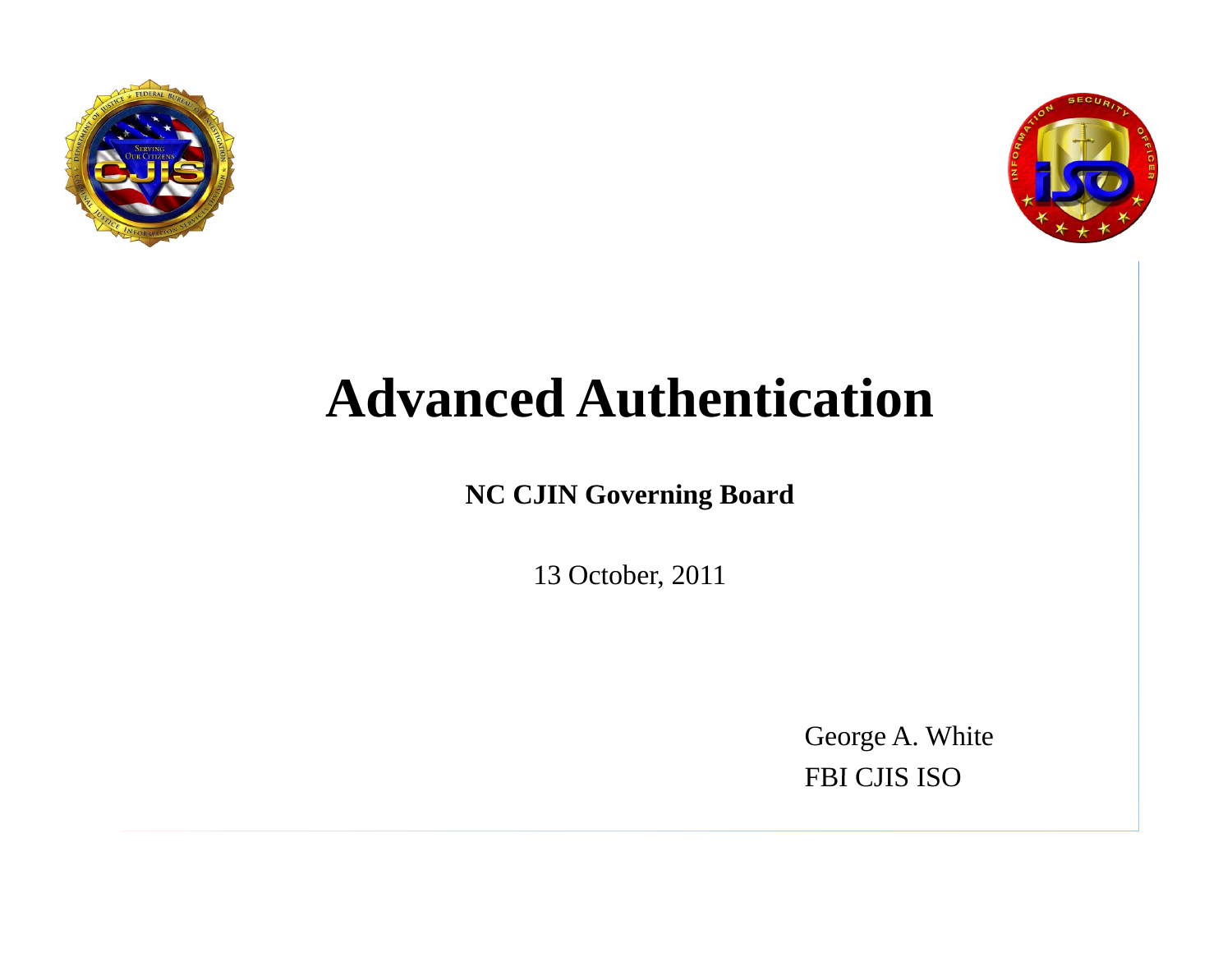

# **Brief Policy History**



- Two year development
- Fully vetted by all state representation
- Criminal and civil
- Requirements and transition documents published
	- Transition dates applied
- Audit cycles incorporate transition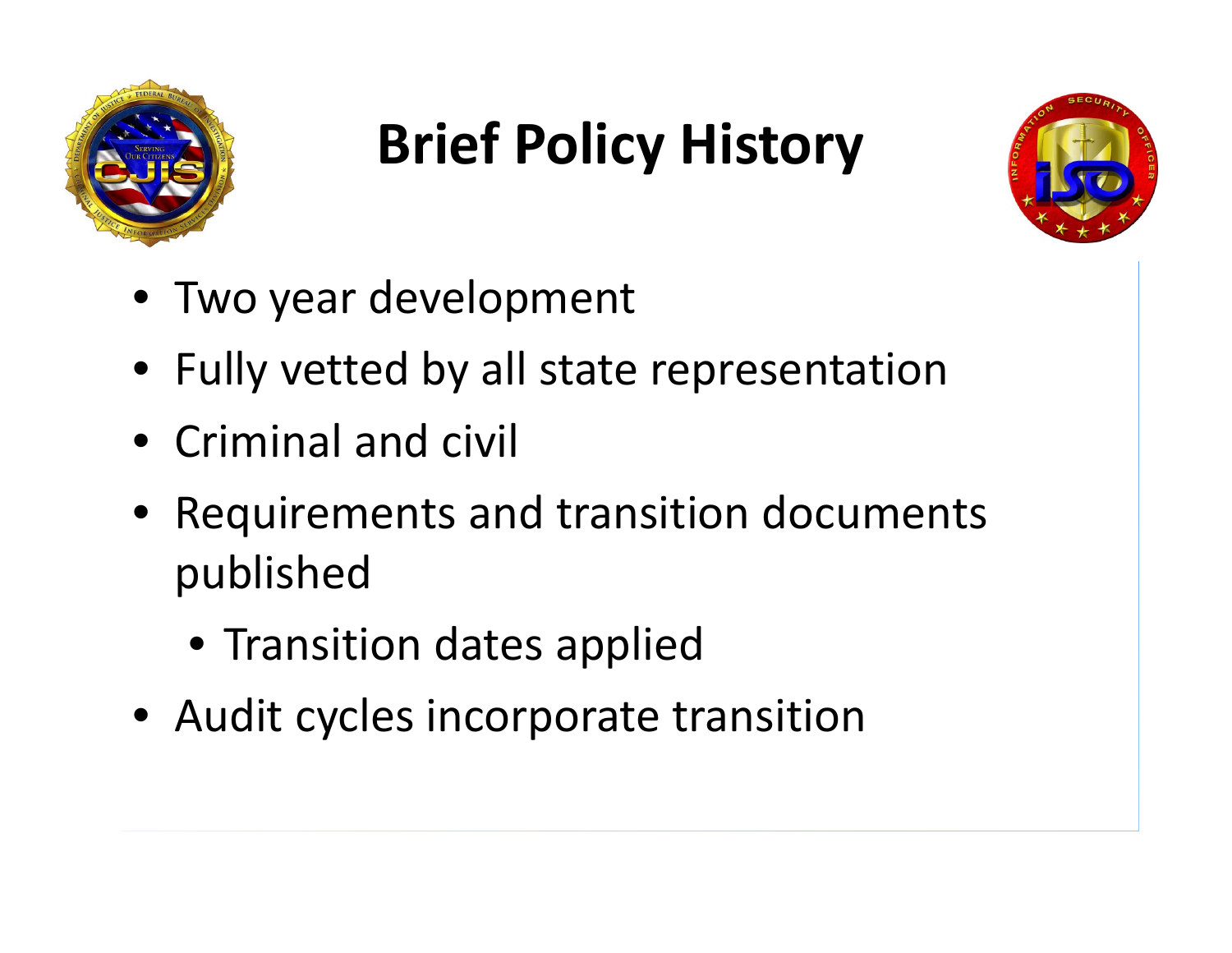

### **Authentication Changes**



- Protect the Criminal Justice Information
- Identifying the user vs. the device
- Knowing where the user is located
	- Technical controls as well as physical and personnel controls
- Advanced authentication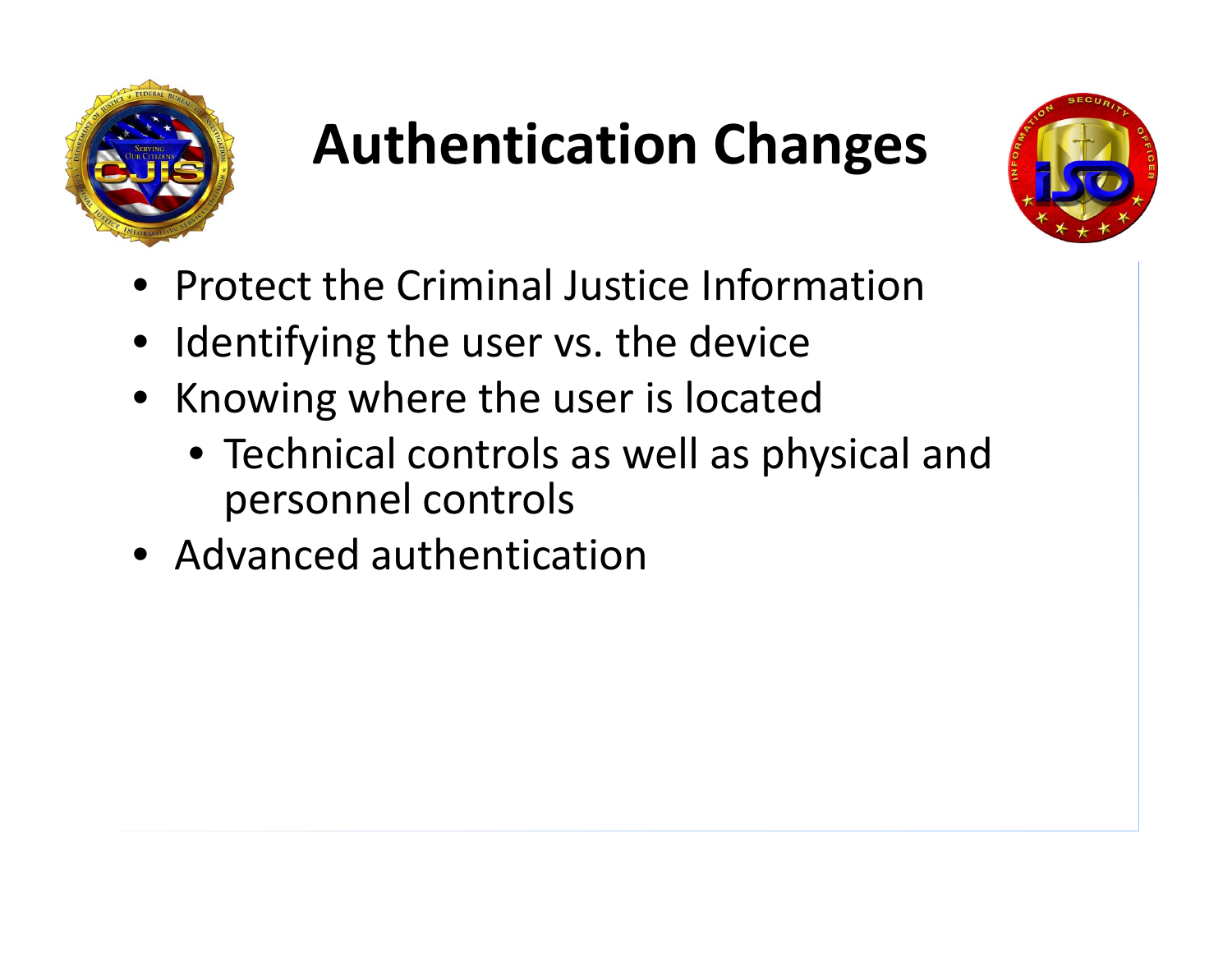

# **Authentication**



**Authentication** is the process of verifying a claimed identity, determining if the subject is really who he/she claims to be. It is based on at least one of the following three factors:

- something a person <u>has</u> (smart card, token, key, swipe card, badge)
- something a person *knows* (password, passphrase, PIN)
- something a person *is* (fingerprint, voice, retina/iris characteristics)

*\*Strong, or two ‐factor, authentication contains two ou t of these three meth do ds.*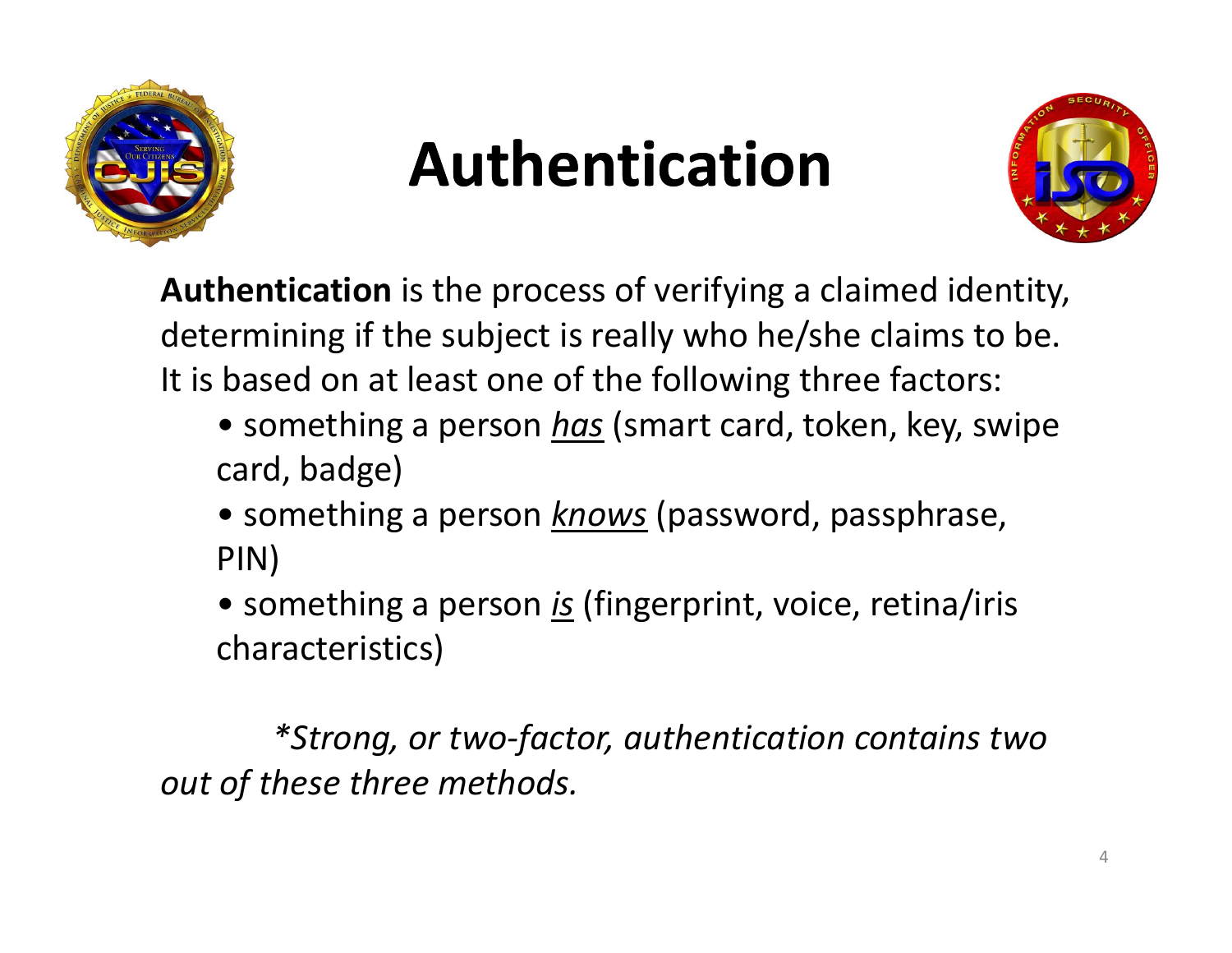



A single form of authentication (standard authentication\* <sup>=</sup> password) is not a very secure means of authentication. Therefore, many organizations have introduced into policy <sup>a</sup> second means, or form of, authenticating <sup>a</sup> person's identity.

*\*Standard Authentication (Password) requirements can be found in the CSP in Section 5.6.2.1*

For the purpose of the CJIS Security Policy (CSP), the process of requiring more than <sup>a</sup> single factor of authentication is most often referred to as Advanced Authentication, or AA.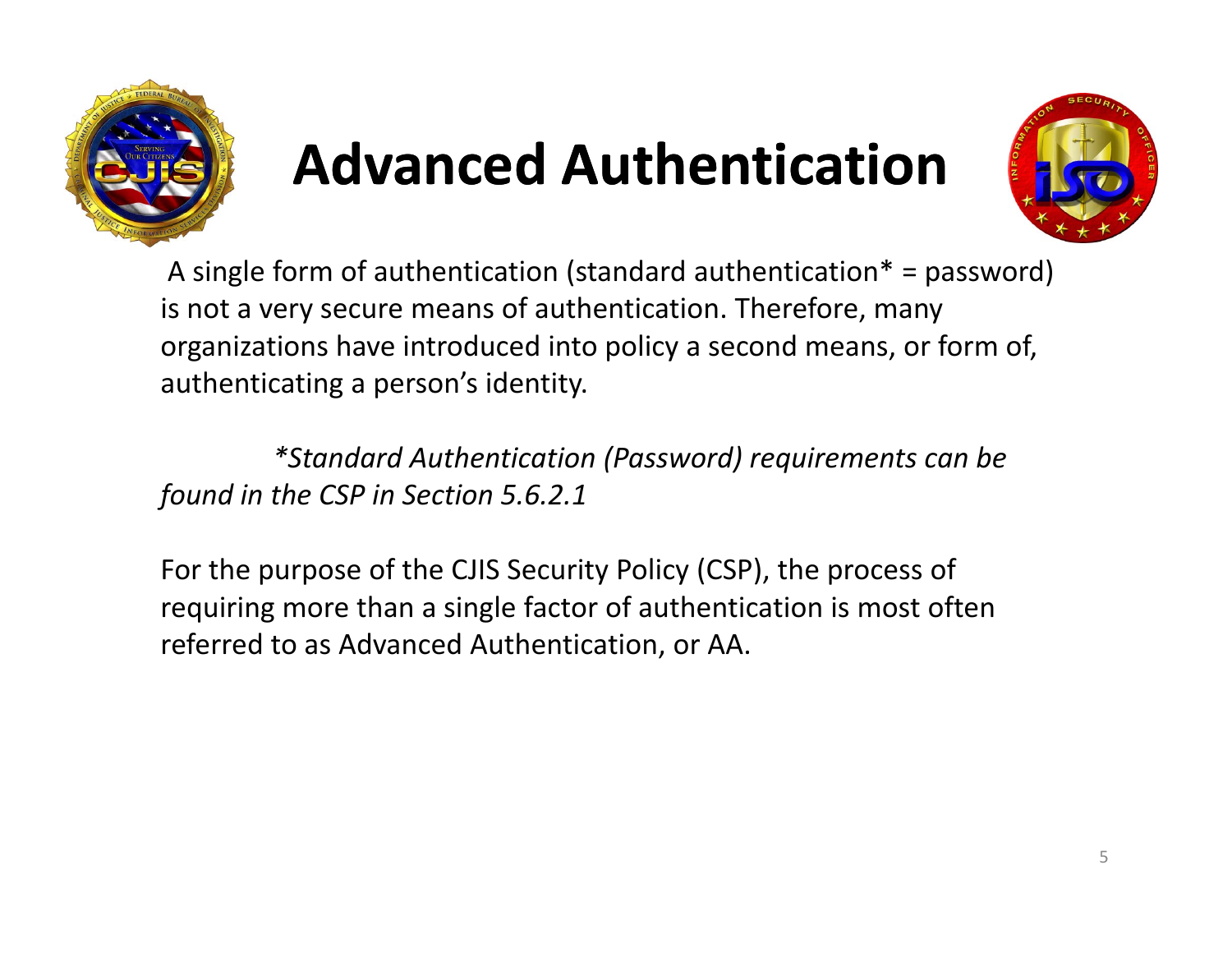

# **Policy Definition**



"Added security functionality, in addition to the typical user identification and authentication of login ID and password, such as: biometric systems, public key infrastructure (PKI), smart cards, software tokens, hardware tokens, or "Risk‐ based Authentication" that includes <sup>a</sup> software token element comprised of a number of factors."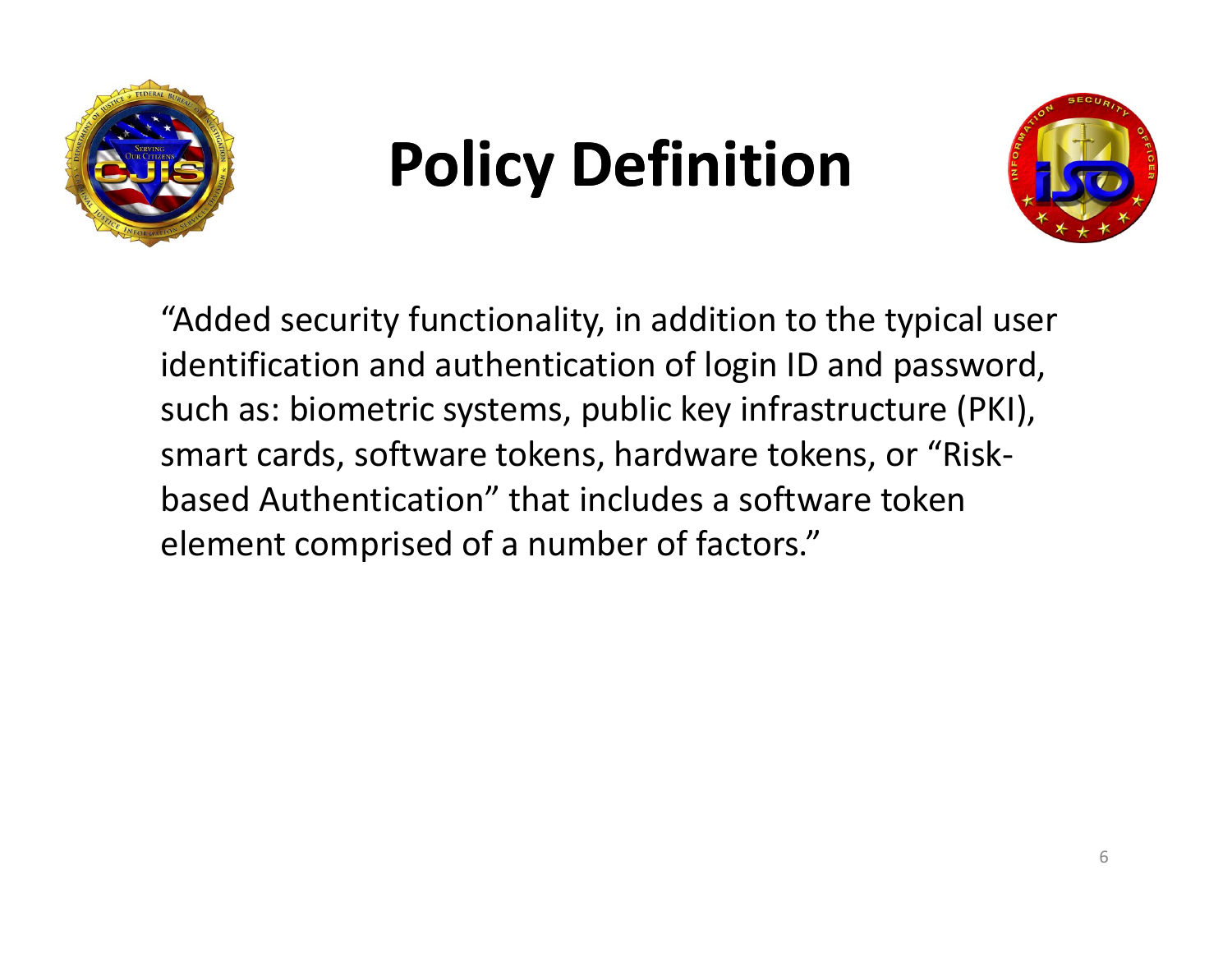

# **When AA is Required**



Advanced Authentication and the CJIS Security Policy

- The requirement to use AA is dependent upon the physical, personnel and technical security controls associated with the user's location.
- Therefore:
	- • AA shall not be required for users requesting access to CJI from within a physically secure location (defined *in Section 5.9*) and when the technical security controls have been met (defined in *Sections 5.5 and 5.10*)
	- • AA is required when it can't be determined from where <sup>a</sup> user is originating, e.g. utilizing wireless or web

• The CSP offers <sup>a</sup> flow chart, or decision tree, to help agencies determine when AA is required. (*Figure 8 and Figure 9 of Section 5.6.2.2.2)*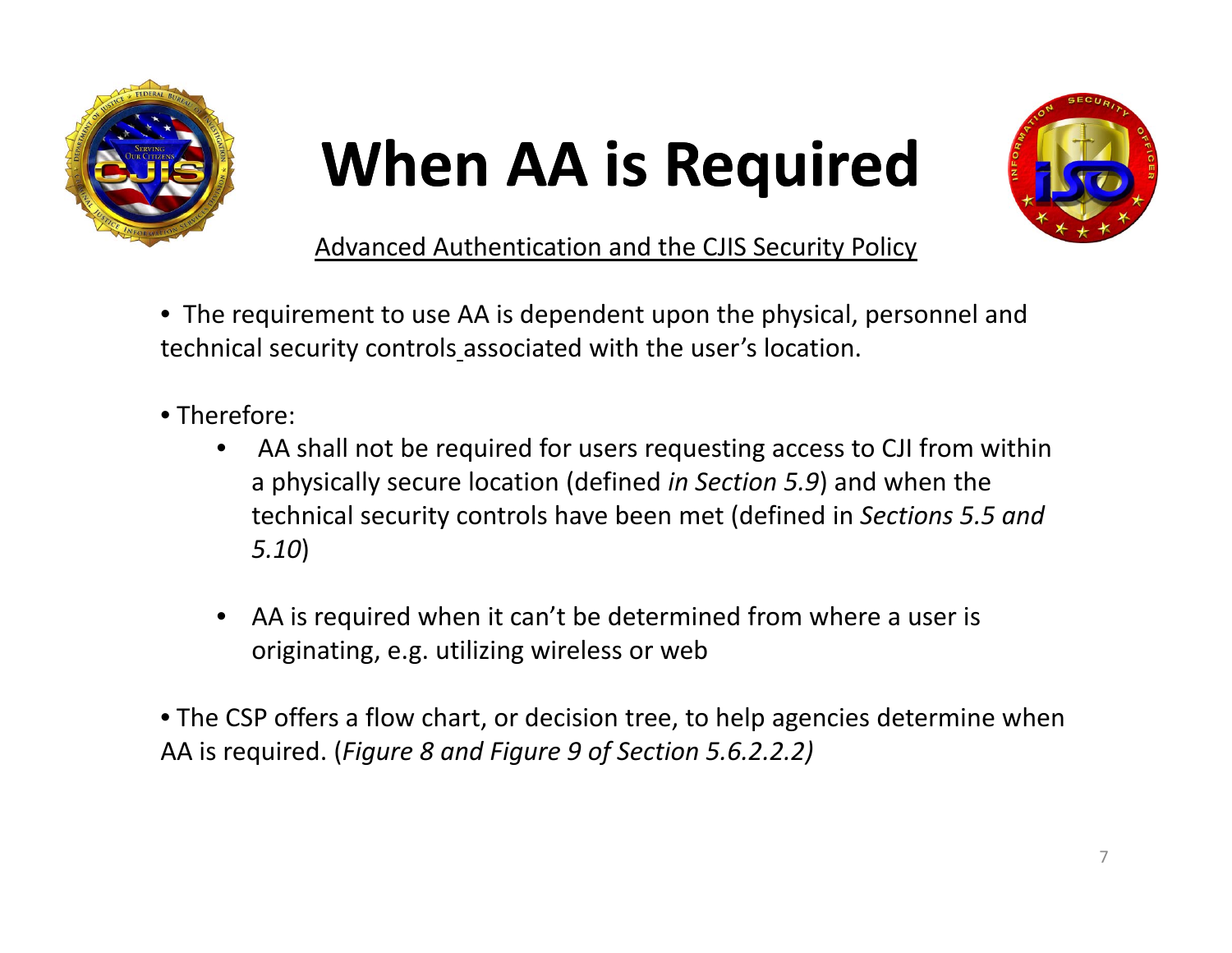



Means and Methods of Advanced Authentication

Some means of AA are:

- Biometric systems (fingerprint readers, retina scanners, etc.)
- User‐based public key infrastructure (PKI)
- Smart cards
- Software tokens (tokens stored on electronic device, i.e. pin numbers or one‐time‐passwords)
- Hardware tokens (RSA tokens, etc)
- Paper (inert) tokens (a homemade One‐Time Password‐styled, e.g. "bingo cards")

• A "Risk‐based Authentication" which includes <sup>a</sup> software token element comprised of <sup>a</sup> number of factors, such as network information, user information, positive device identification (i.e. device forensics, user pattern analysis and user binding), user profiling, and high‐risk challenge/response questions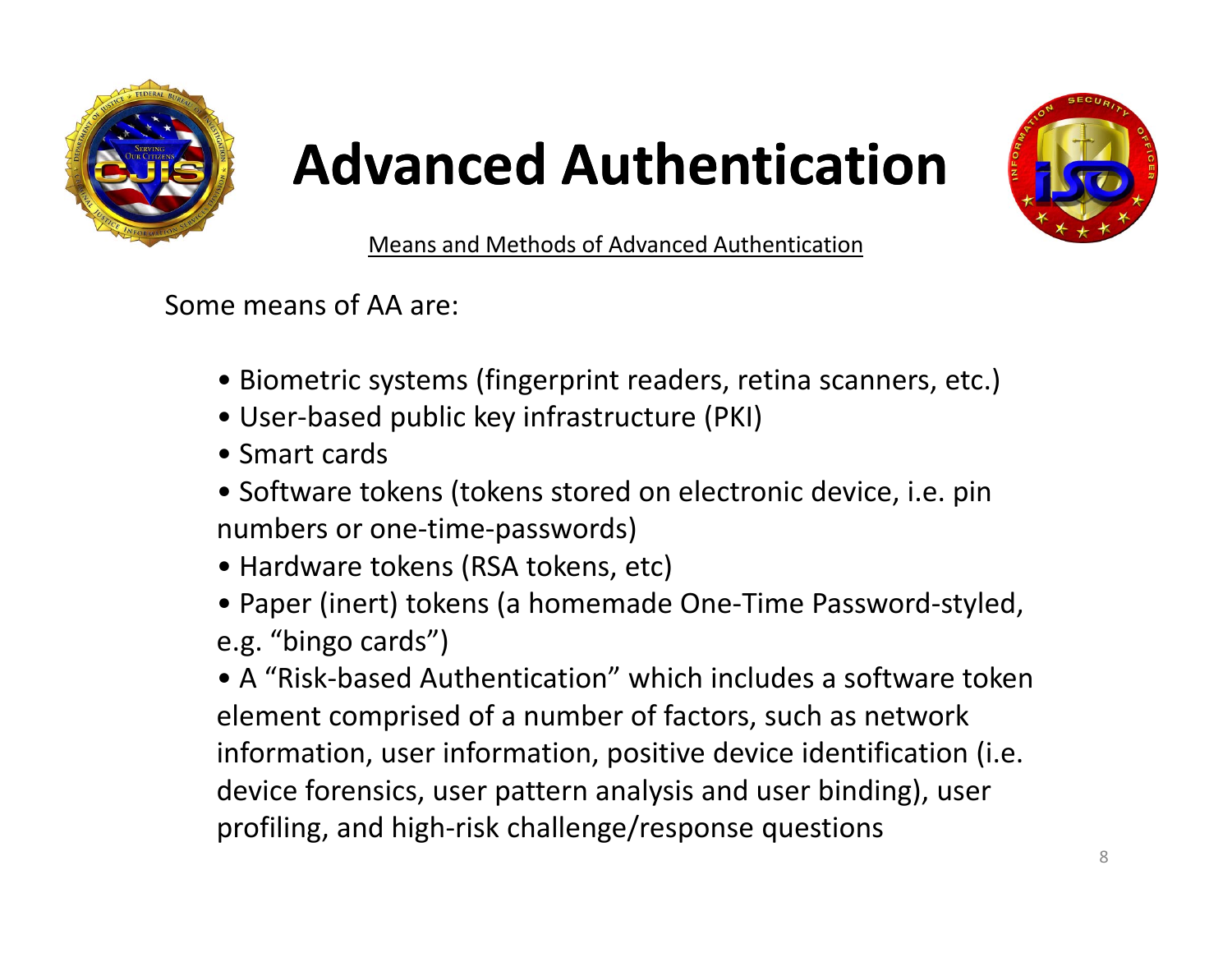

# **Challenges**



- Mobile Environment
	- Type of device doesn't matter
		- Tablet, Android, iPhone, iPad, etc.
	- It's how the CJI is accessed or stored
- Technical
	- Assertions
		- From Device
		- Between Applications
- Resources
	- Cost
	- Knowledge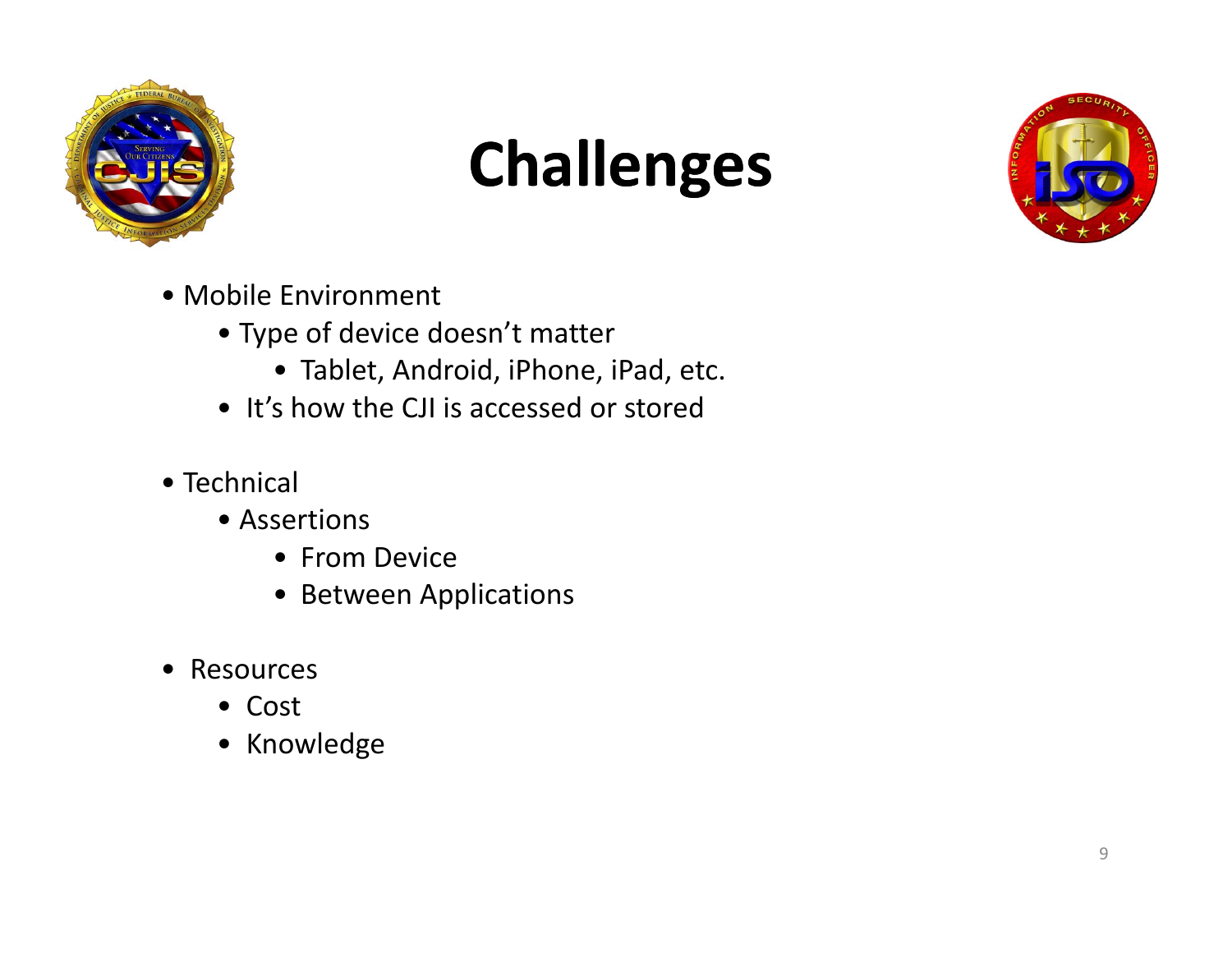



Advanced Authentication Use within Your CJIS Community

- It is important to recognize that the FBI and CJIS does NOT certify/endorse any single vendor product regardless of what any vendor tells you. So, how will the CJIS ISO Program help you?
- The CJIS ISO Program will:
	- Provide an analysis of <sup>a</sup> proposed solution/product brought to us by an ISO request as it would be implemented within your network to the requirements of the CSP
	- Offer advice and suggestions based off <sup>a</sup> completed analysis of <sup>a</sup> proposed solution/product
	- Answer any questions or concerns to add clarity to the AA requirements of the CSP